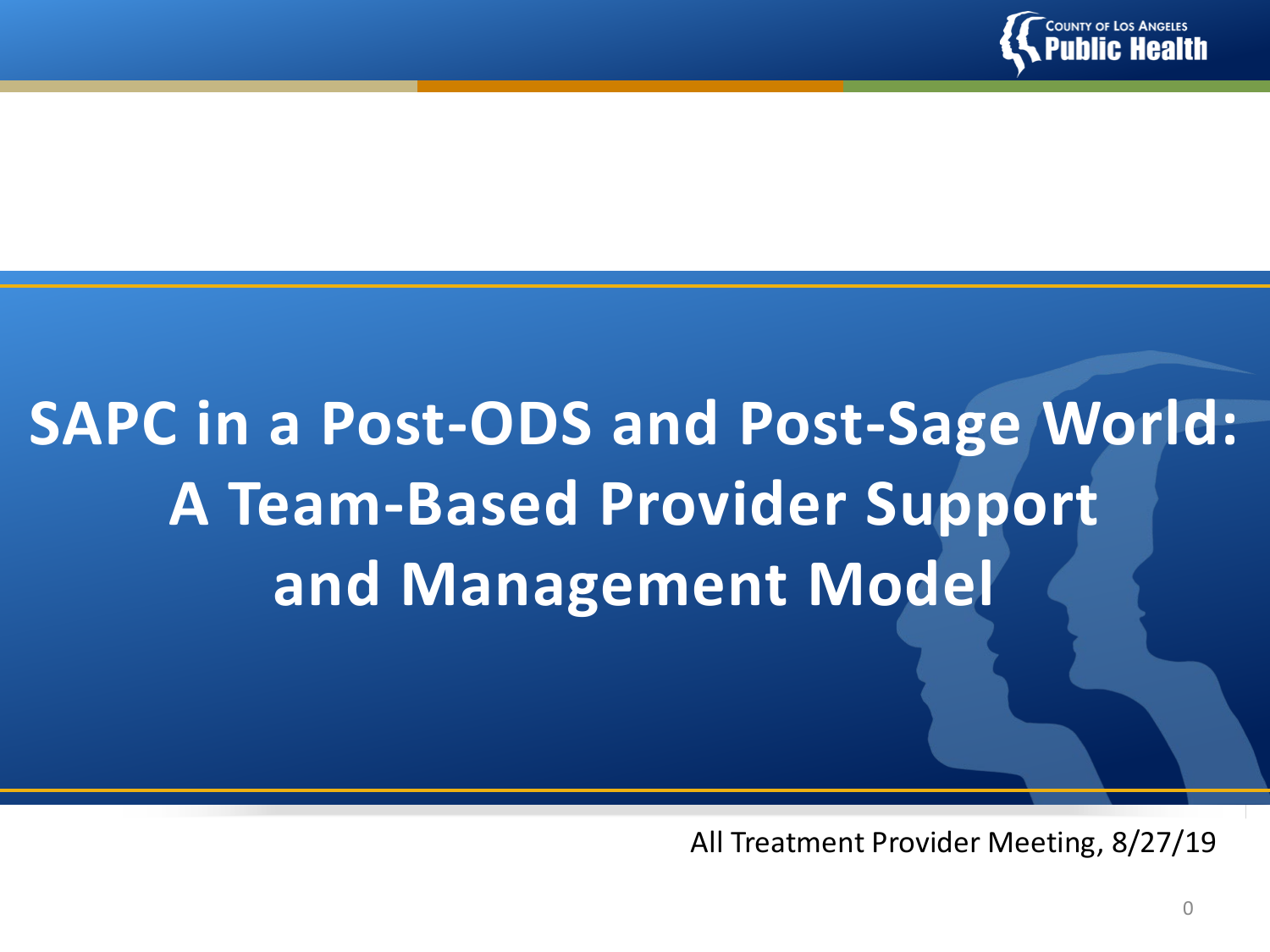

## **Implications of DMC-ODS and Sage**

- **Drug Medi-Cal Organized Delivery System (DMC-ODS) Waiver**
	- Gave more people access to more SUD services.
	- Established and raised standards in terms of the delivery of SUD services.
	- Unified a fragmented system of funding for specialty SUD treatment services.
- **Sage - Los Angeles County's electronic health record (EHR) for the specialty SUD treatment system**
	- *BEFORE* Sage:
		- SAPC's interface with its providers was either paper-based or electronic, but even the electronic touch points between SAPC and its provider network were not a unified and cohesive  $\frac{system}{}$  Siloing of operations was not ideal, but was workable.
	- *AFTER* Sage:
		- Implementation of an EHR like Sage requires must tighter operations for both SAPC and its provider network compared to paper-based or siloed electronic platforms  $\rightarrow$ **Siloing of operations for both SAPC and its provider network is now much more problematic, requiring more coordination both within and between our organizations**
			- Requires an accurate inventory of our entire system in the Sage system (e.g., provider agencies and staff need to be set up on the system, LOCs and rates need to be setup in the system, authorization are connected with the billing system, etc)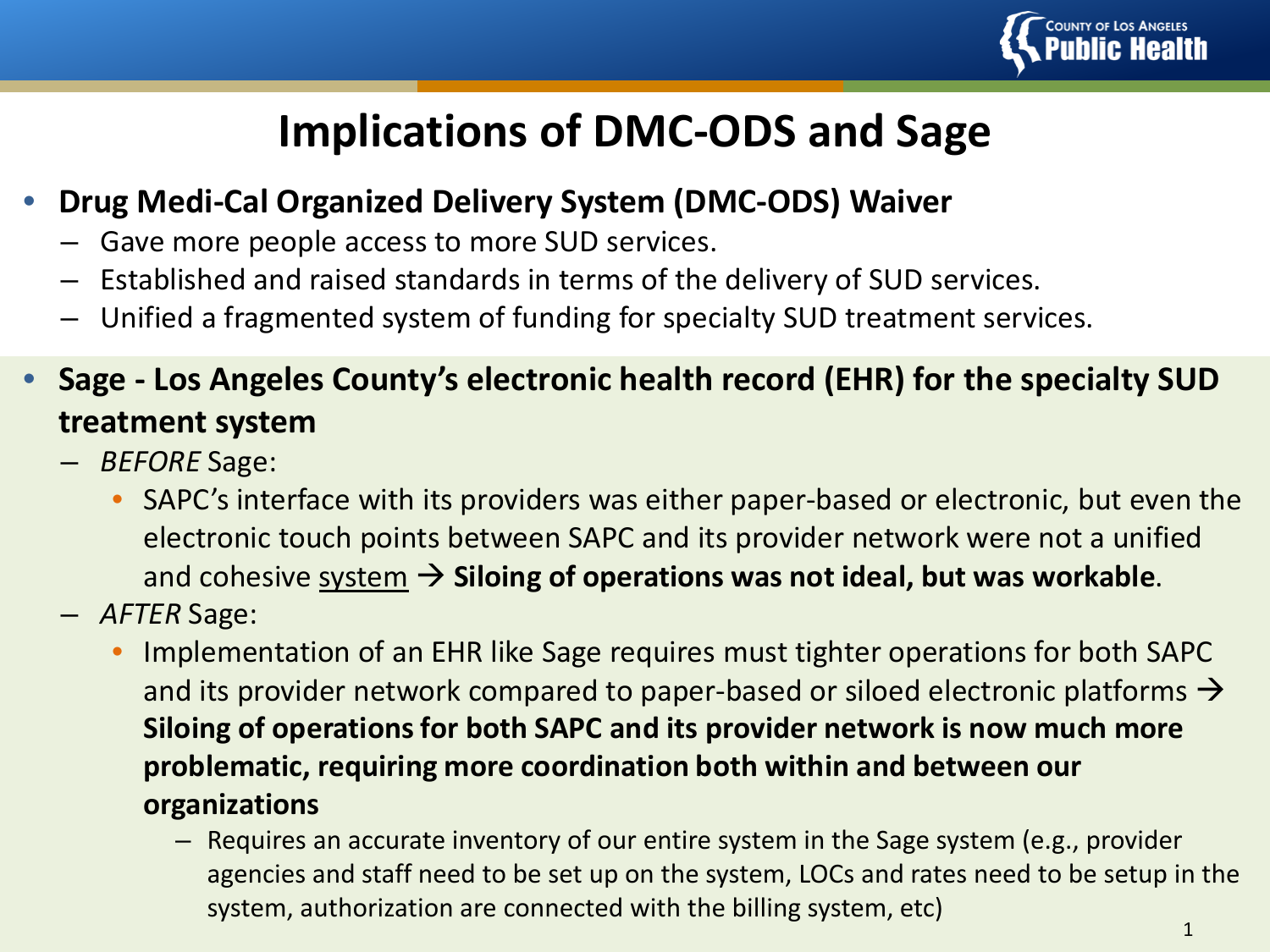



(Progress Notes, Treatment Plans, etc)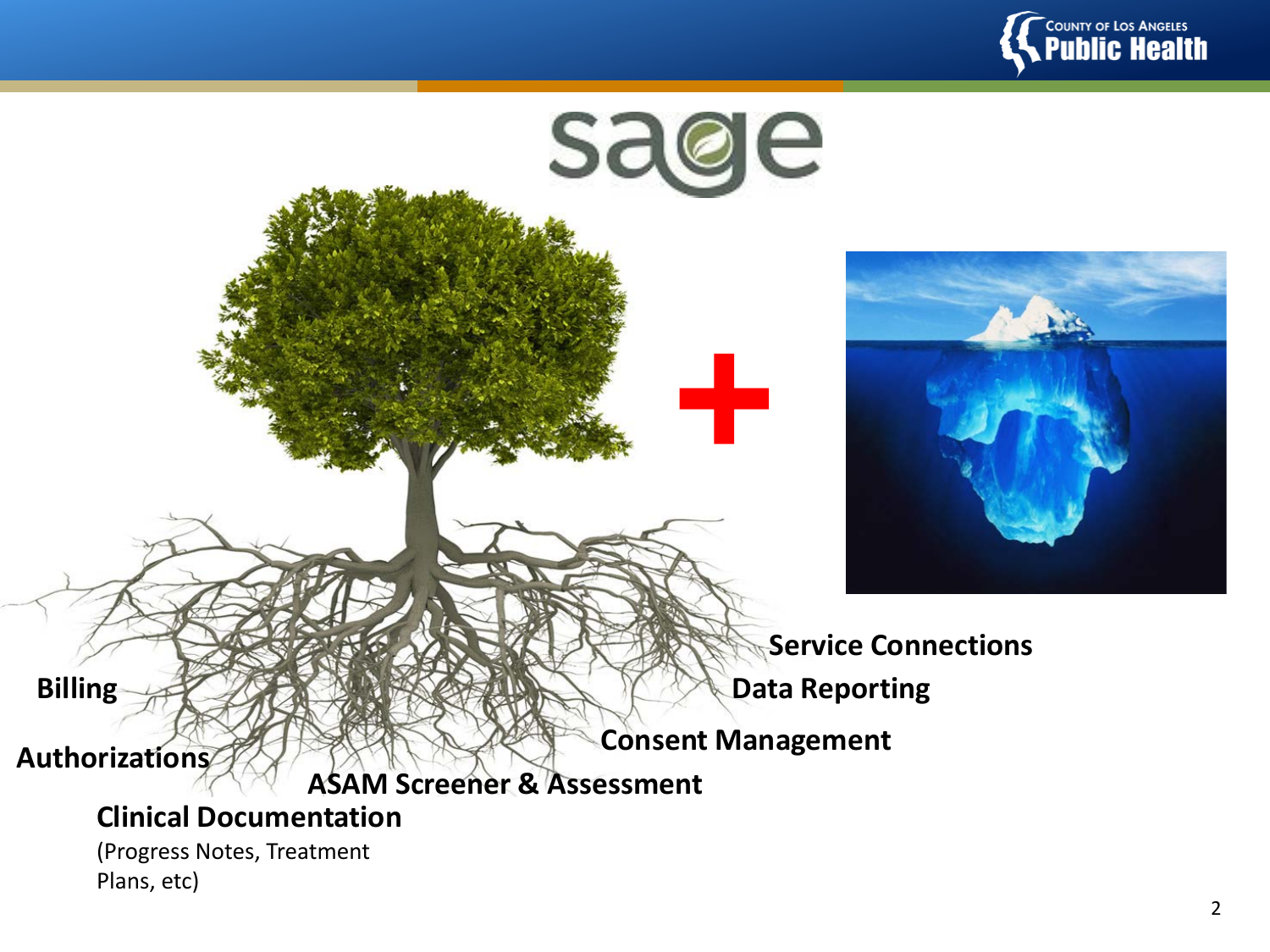

## **Provider and SAPC Interactions Post-Sage**

- **Example: Denials are one of the most common issues that providers reach out to SAPC about**
	- Resolution of denials may need to involve:
		- Provider staff to correct issues on their end that led to the denial (e.g., incorrect LOC for authorization requests, late submission of authorizations or documentation, missing CIN, etc)
		- SAPC QI & UM staff for denials related to medical necessity, documentation, etc
		- SAPC Finance staff for denials related to claims submission issues
		- SAPC Contracts for denials related to incorrect contract setup
		- SAPC IT for denials related to technical issues
	- SAPC perspective
		- Ideally, providers are able to "self-diagnose" denials to determine if the issue is on their end and requires their action, or if SAPC action is needed
		- If SAPC action is required, SAPC typically needs staff from numerous branches within SAPC in order to identify and resolve issues  $\frac{3}{3}$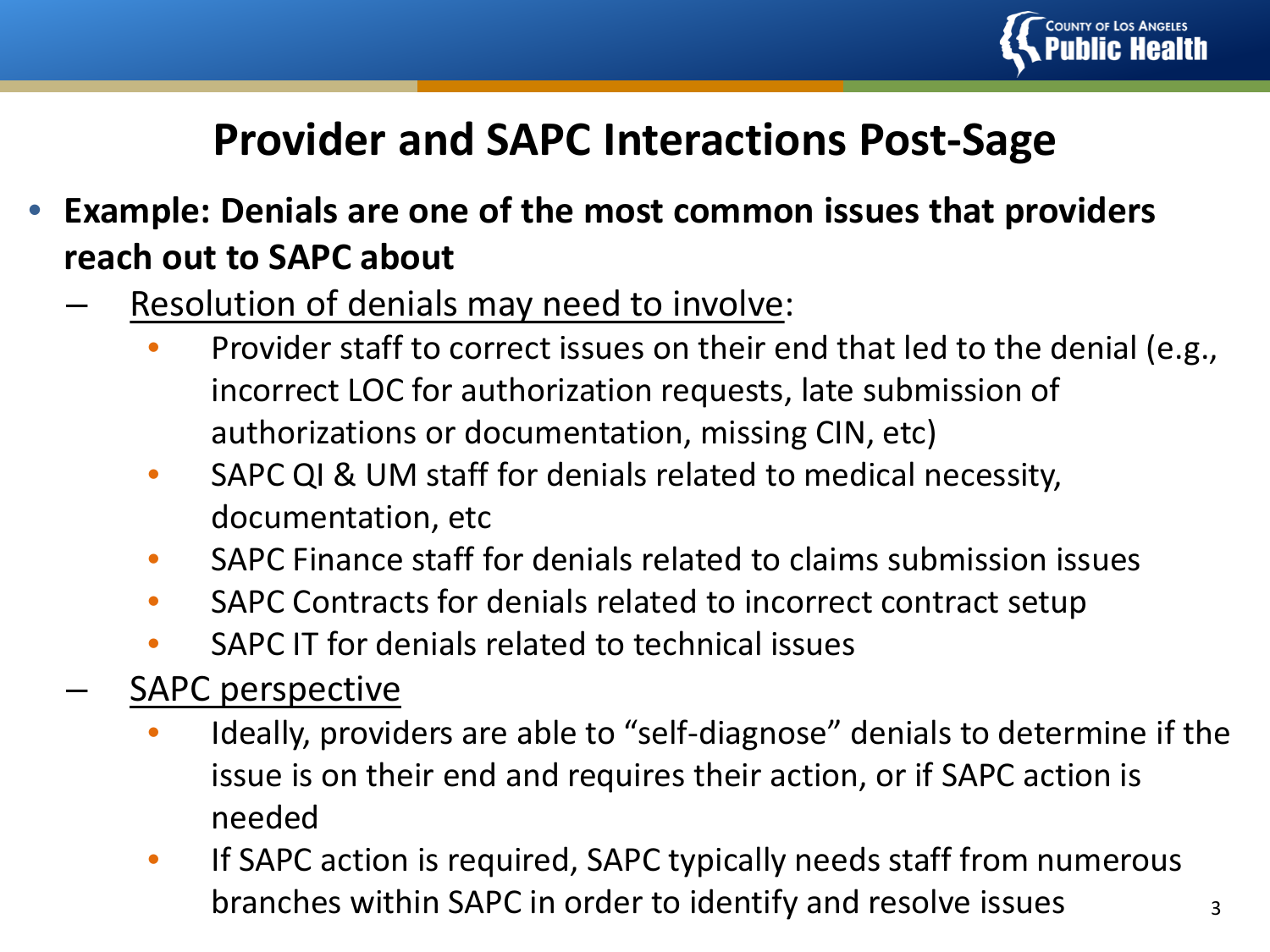

## **The Case for a Team-Based Model of Provider Support and Management**

### • **Where we WERE**

- Prior to the Drug Medi-Cal Organized Delivery System (DMC-ODS) Waiver, SAPC's touch points with its treatment providers were more centralized  $\rightarrow$  Contract Program Auditors (CPA) were primary points of contact with provider agencies.
	- Providers knew to go to their CPAs for issues/questions.
	- SAPC staff knew to go to CPAs for knowledge about specific providers.

### • **Where we ARE**

- With implementation of DMC-ODS and Sage:
	- Touch points with providers are now spread out across SAPC's organization.
	- Sage has required much more cohesive interactions across both SAPC operations and provider operations to ensure optimal administrative oversight and prevention/resolution of problems
- CPAs still play a major role in the post-ODS and post-Sage environment, but the Contracts/Clinical/ System of Care/Finance/IT/SOC/Strategic & Network Development teams at SAPC also interact with providers on a regular basis, at times interacting with them independently.
- **After Sage, SAPC areas are working together much more than they have in the past, but there are still instances where important information is not communicated or where providers reach out to**  the wrong SAPC person and the exchange gets lost  $\rightarrow$  This has led to inefficiencies that often gets **blamed on "Sage systems issues," but often has deeper roots related to the need for more organizational connections across SAPC, across providers agencies, and between SAPC and its providers.** <sup>4</sup>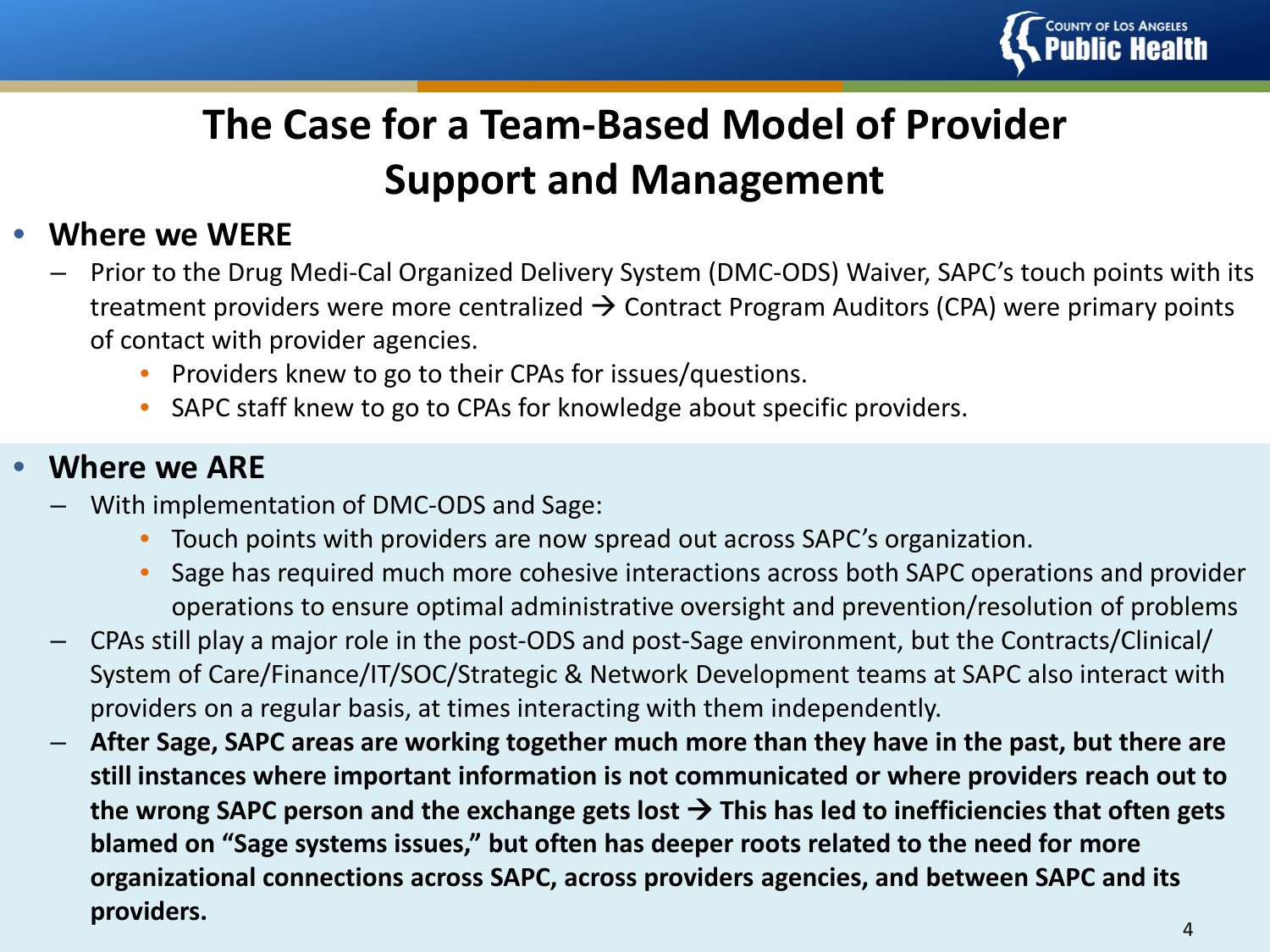

## **The Case for a Team-Based Model of Provider Support and Management (cont'd)**

### • **The Problem We Are Aiming to Address**

- Fragmented interactions with providers that result in miscommunication and misunderstanding across SAPC organizational areas and ultimately between SAPC and providers.
- SAPC does not currently have adequate knowledge or visibility when providers are having issues, at least partly due to the multiple touch points providers have with SAPC now and the dissemination of communication/responsibility.
- SAPC needs to have a better "sensor" to alert us when there are issues with providers for both support and management.
- **Team-based approach to our management and support of provider agencies when issues**  arise  $\rightarrow$  Rather than having CPAs serving as the conduit to provider agencies, a team **comprised of various areas at SAPC would serve this role.** 
	- In many ways, this team-based approach to provider engagement is already happening, but it could just be happening in a more deliberate and organized manner.
	- **Involved SAPC areas:** 
		- **Routine communications**: Clinical, Contracts, Finance, Systems of Care
		- **As needed: IT, Strategic & Network Development, HODA (data)** 5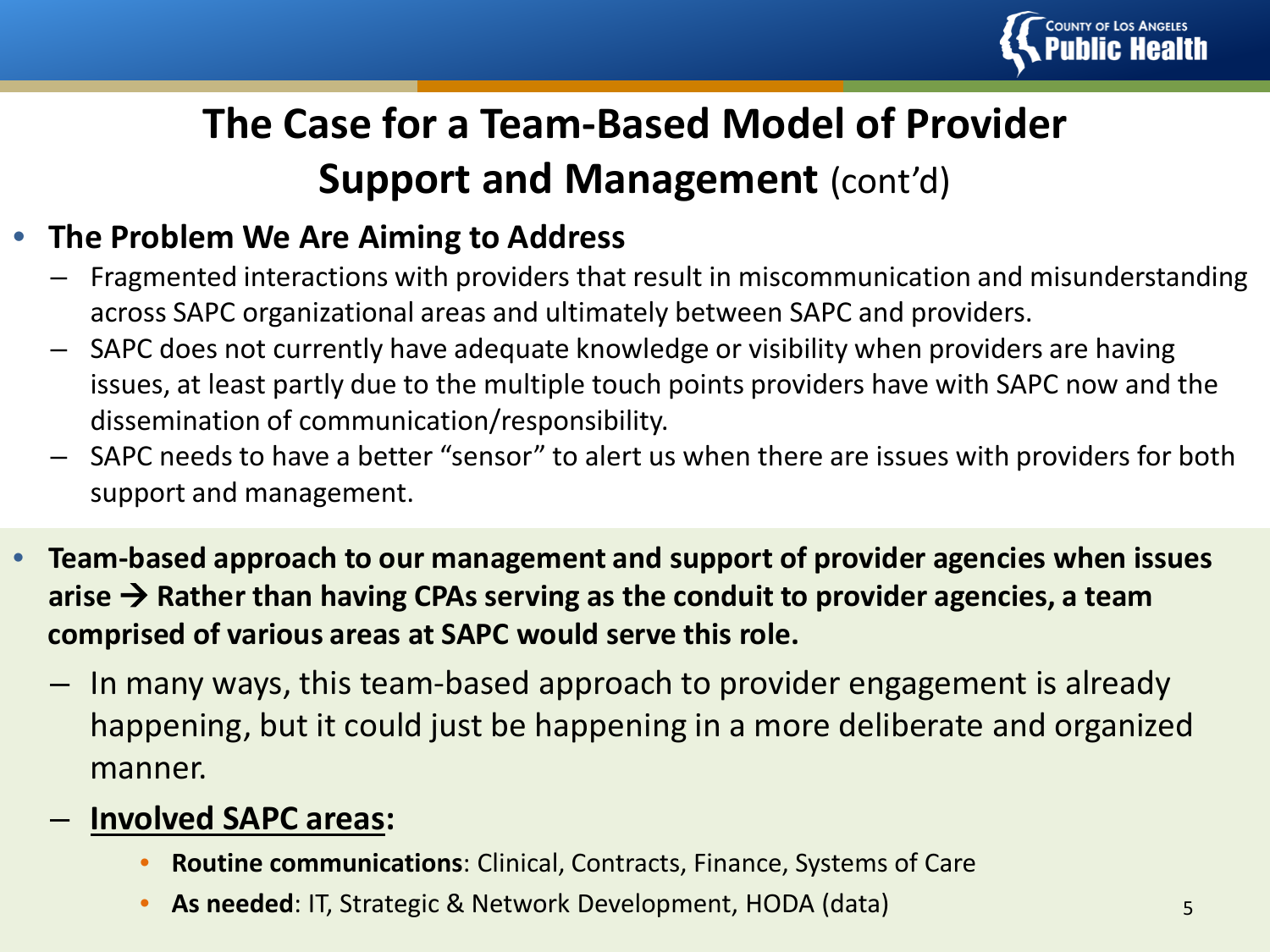

### **SAPC Perspective Provider Perspective**





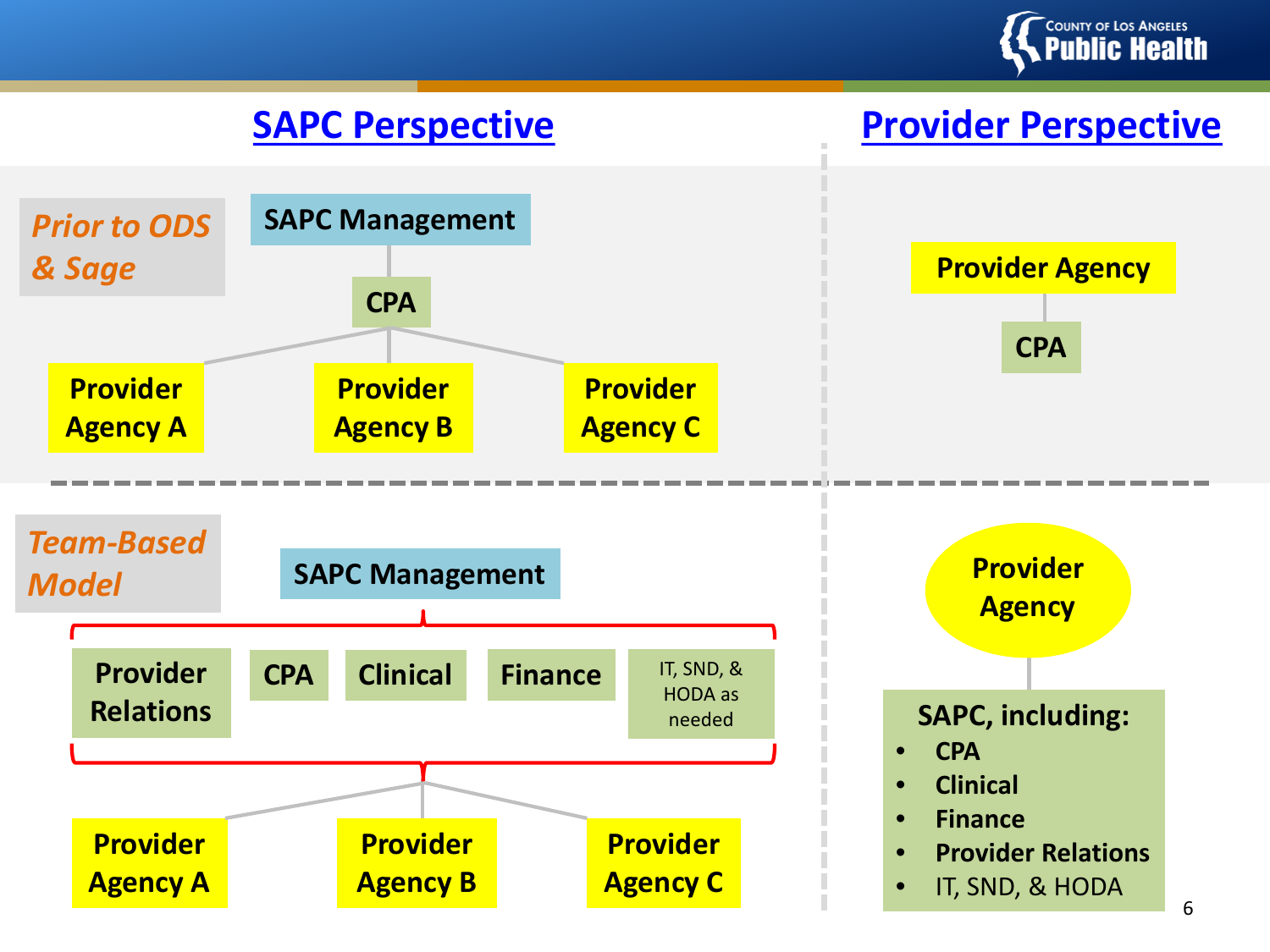

### **SAPC Perspective**  Provider Perspective



**Provider across SAPC's organizationAgency C Note: Much of the change of moving toward a Team-Based model is in SAPC's orientation. For providers, they still maintain points of contact with SAPC, those points of contact will just involve more people from** 





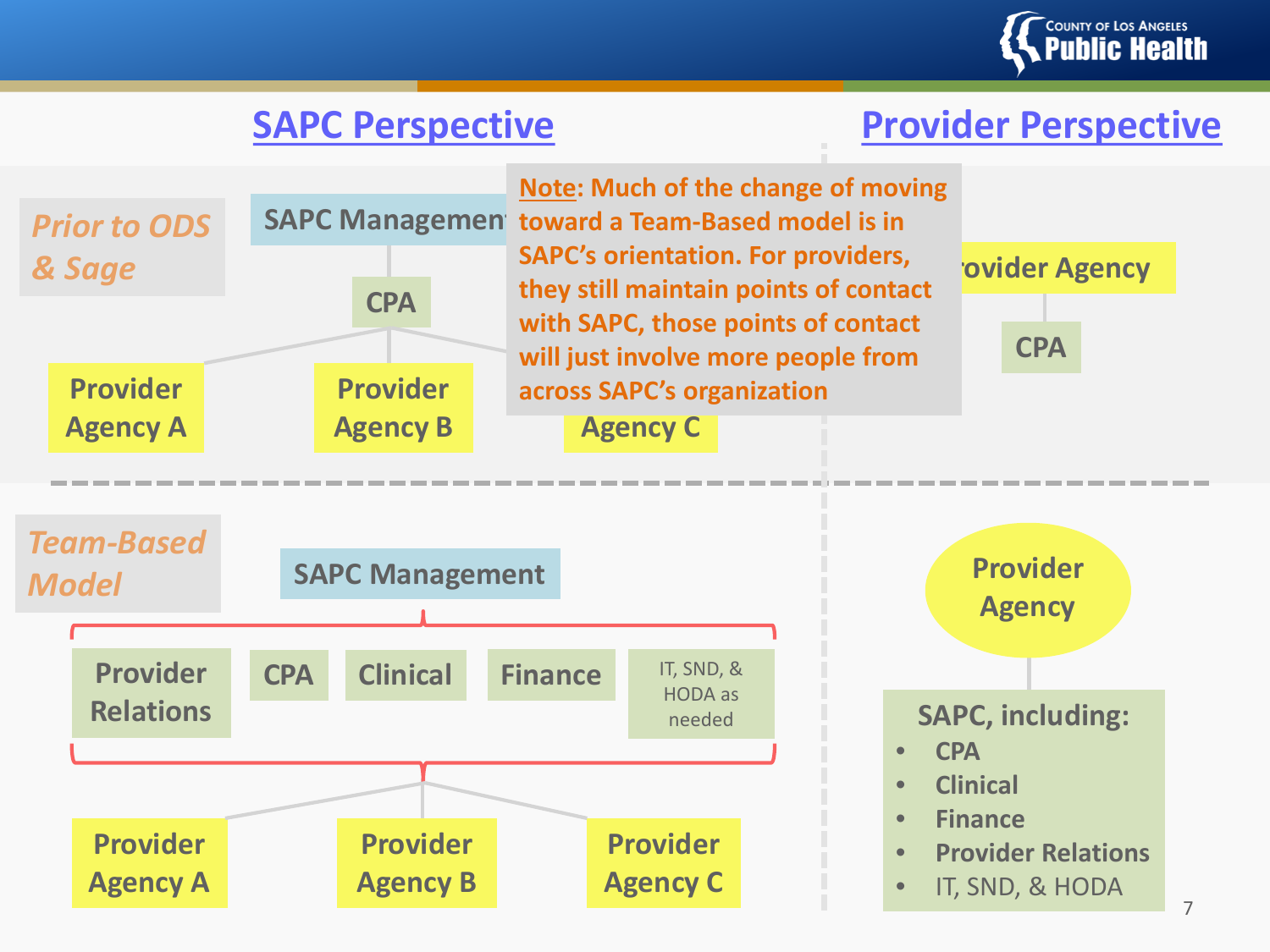

### **Team-Based Process**

- 1. Provider reaches out to someone from their assigned SAPC team.
- 2. Assigned SAPC team member connects with others on the team and either addresses the question/issue or works with the SAPC team to identify an action plan together, involving SAPC managers as needed. In either case, the SAPC team ensures the communication circle is closed with provider.
	- **Wider SAPC perspectives on each team will allow for pattern recognition and build organizational familiarity with issues across more staff at SAPC, resulting in more efficient identification and resolution of issues.**

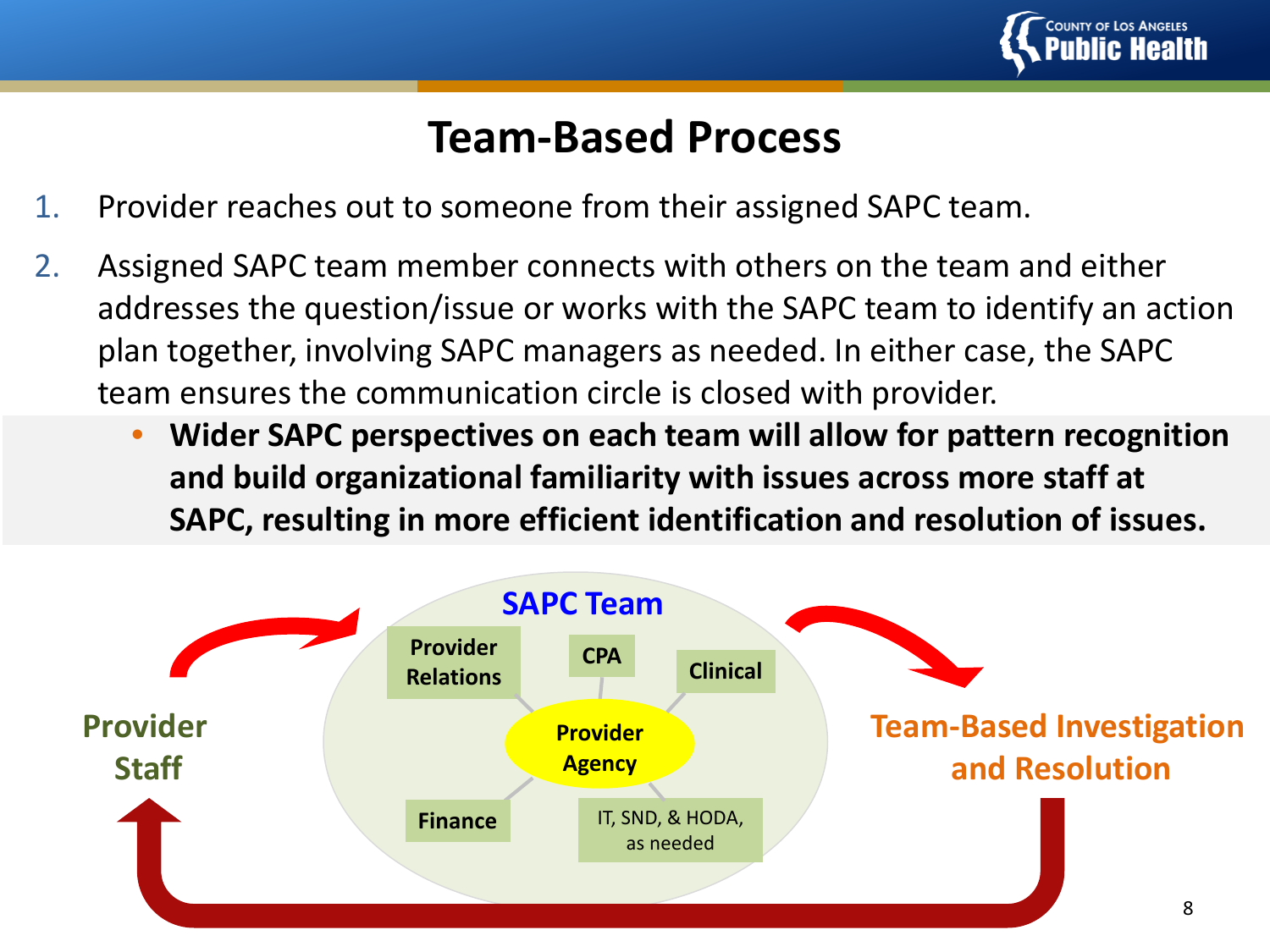

## **Team-Based Reporting Structure Within SAPC**